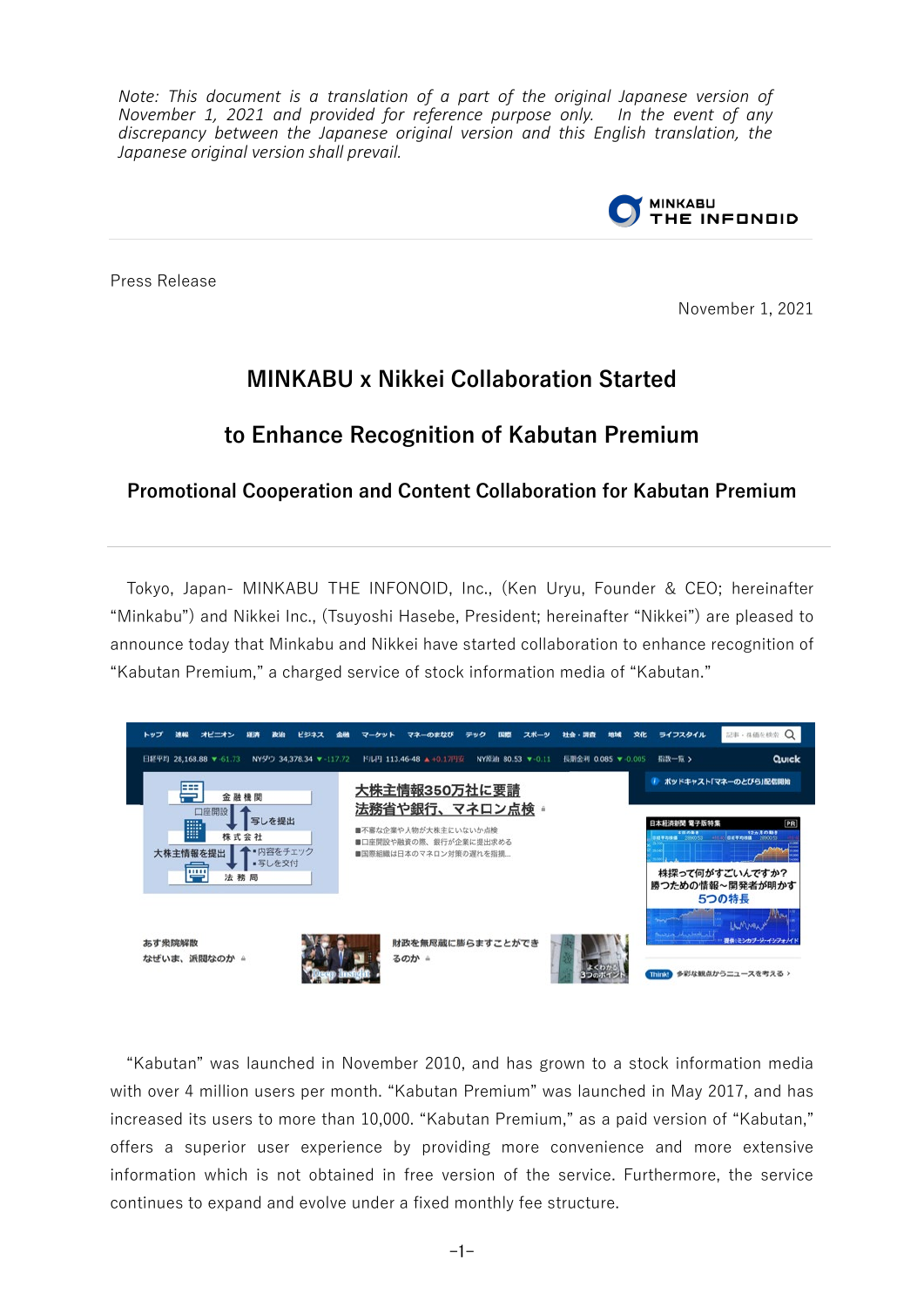Note: This document is a translation of a part of the original Japanese version of November 1, 2021 and provided for reference purpose only. In the event of any discrepancy between the Japanese original version and this English translation, the Japanese original version shall prevail.

Starting with this collaboration with Nikkei, Minkabu will move to full-swing activities to enhance the recognition of "Kabutan Premium," and to strive to have more investors, including potential investors, experience of "Kabutan Premiuum" and expand information provided to contribute to their investment activities.

#### <Details of Collaboration>

1. Contents collaboration

Poste Kabutan contents on Nikkei DIGITAL, to direct users to "Kabutan", and to increase "Kabutan Premium" users.

#### 2. Promotional cooperation

Nikkei to condact promotion of "Kabutan Premium." Create a tie-up site on the nikkei.com domain, place advertisements in Nikkei DIGITAL and targeting e-mails with Nikkei IDs to direct users to "Kabutan" and to increase "Kabutan Premium" users. In addition, "Kabutan" will be exposed in various Nikkei Group media.

\*Contents collaboration will be launched in sequence.



### **MINKABU THE INFONOID, Inc. (https://minkabu.co.jp/)**

The Company operates large scaled media in Japan namely "MINKABU", an asset building information media, and "Kabutan", a stock information dedicated media. Through these media, the Company provides various financial informations including crypt currency, forex, commodity futures, mutual funds, insurance and realestate, as well as stocks. In addition, the Company provides various solution products to financial institutions, utilizing crowd inputs of users' posting and browsing, and AI which analyzes big data and instantly generate content.

| <b>Company Name:</b> | MINKABU THE INFONOID, Inc.                |
|----------------------|-------------------------------------------|
| <b>Head Office:</b>  | 1-8-10 KudanKita, Chiyoda-ku, Tokyo       |
| Founded:             | July 7th, 2006                            |
| Representative:      | Ken Uryu (Founder and CEO)                |
| <b>Business:</b>     | Media business, Solution business         |
| Group companies:     | Prop Tech plus Inc., Robot Fund Co., Ltd. |
|                      | MINKABU ASSET PARTNERS, Inc.              |